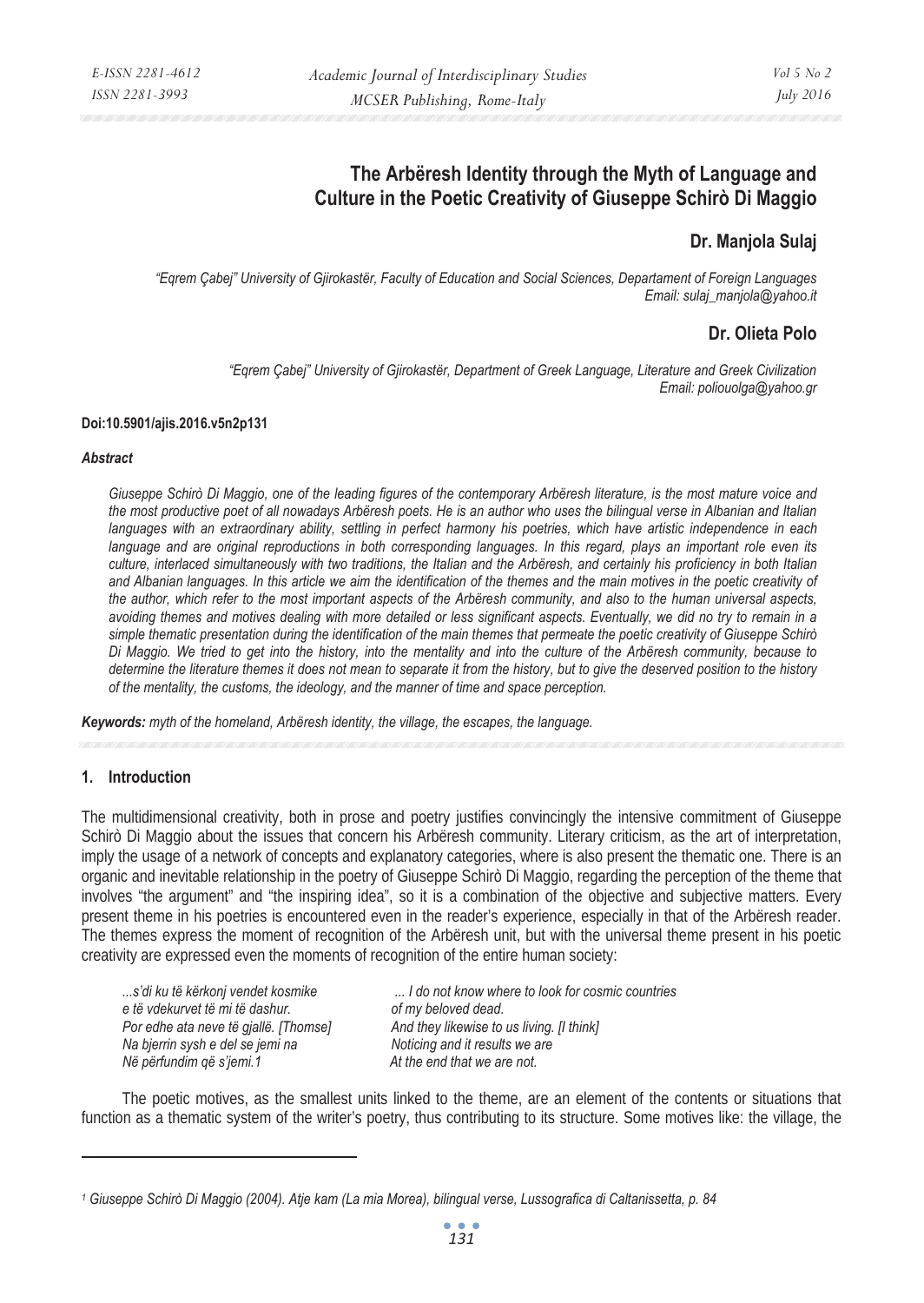| E-ISSN 2281-4612 | Academic Journal of Interdisciplinary Studies | $Vol_5$ No 2 |
|------------------|-----------------------------------------------|--------------|
| ISSN 2281-3993   | MCSER Publishing, Rome-Italy                  | July 2016    |

escape, the language etc, are encountered frequently in the poetries of Giuseppe Schirò Di Maggio turning into genuine keywords.

In this article we aim to interpret the poetic creativity of Giuseppe Schirò Di Maggio through a particular historical context, within the spirit of the time, the opinion's environment and the intellectual atmosphere of the second half of the last century and the early XXI century based on the principle of cause, as a product of the author's biography and psychology, and as a product of the social and psychological conditions of the Arbëresh community, to which he belongs, yet as an Italian and European citizen.

### **2. The Arbëresh Identity**

The main themes around which revolves the majority of the poetries of Giuseppe Schirò Di Maggio, is the preserving of the ethnic Arbëresh identity, of the community where he belongs or more accurately of the Albanian part of this identity that constitutes the main concern of the poet. This "myth of the Arbëresh resistance" the professor Nasho Jorgaqi would designate as "The key theme" of Di Maggio that, "...*coexists in symbiosis with the myth of the decay risks, the darkening of the Arbëresh day, and simultaneously with the myth of the efforts to revival the Arbëresh in the new circumstances*."2

In a longeval coexistence of the Arbëresh community with the natives of Italy there is naturally vulnerable the Arbëresh identity. This ethnic identity has endured till nowdays by surviving to the complete elimination. The two key elements that have contributed decisively to its preservation are the Arbëresh language and culture. These elements are inextricably linked to the first, which is identified and equated with the language and the culture, without which there can not exist a nation or a minority community. Having perfectly understood this, in a significant part of it, the poetry of Giuseppe Schirò Di Maggio preaches the preserving of the Arbëresh language and culture in order to cherish the Arbëresh identity. There is no precise thematic difference between the identity, the language and the culture, that are inextricably interlaced through all the poetic creativity of Giuseppe Schirò Di Maggio.

The Arbëresh community of Italy has been and still is a minority community without its own institutions in this homeland, within another homeland, and whose role have been played by the Arbëresh language and culture. Both these institutions have cherished the part of the Albanian identity to the Arbëresh people. The ethnic identity of the Arbëresh community nowadays has changed. The above reflections are found in almost all the poetry of Giuseppe Schirò Di Maggio. Referring to his poetry (which is motivated and derives from the reality and the conditions in which is nowadays the Arbëresh community in Italy) confidently, we have the right to speak about a triple ethnic identity of this community, Sicilian-Italian-Albanian.

For 500 years the Arbëresh identity has been between the Italian and Albanian existence. Two different languages and cultures in collision. This collision has led the above transformation of the Arbëresh identity, which risks to be reduced into a dual ethnic identity Sicilian-Italian thus eliminating the Albanian identity of the community. The idea of the existence of a triple identity of the Arbëresh people is evident in the following verses:

*I duhej të kishim tri kurme We should have three bodies*   $e$  tre shpirtra e të vdisnim tri herë **and to die three times** and to die three times për tre atdherat tanë...3 for our three homelands ...

*tri herë ngjallur e prapë vdekur three times again aroused and again dead* 

The Sicilian-Italian identity has got precedence towards the Albanian identity, and this is favored by the circumstances: the economic, political and cultural integration of the Arbëresh in the Italian society, while the Albanian identity is endangered by the first two, which are in collision (even though not intentionally and consciously). In this regard, the intervention of identity "lëtirë" ("Italian") in the Albanian identity, is fatal. This fatality is conditioned by the circumstances, by the vital needs:

*Këtu nuk ka bukë There is no bread për të gjithë. for all. E kanë të drejtë They are right* 

 $\overline{a}$ 

*<sup>2</sup> Nasho Jorgaqi (2007). Poeti i Itakës arbëreshe, -Ishuj- Zef Schirò Di Maggio, OMBRA GVG-URA E VJETER, pp.7,8 3 Giuseppe Schirò Di Maggio (December, 1994). Poezi gushtore e tjera, Ass Culturale, p. 8*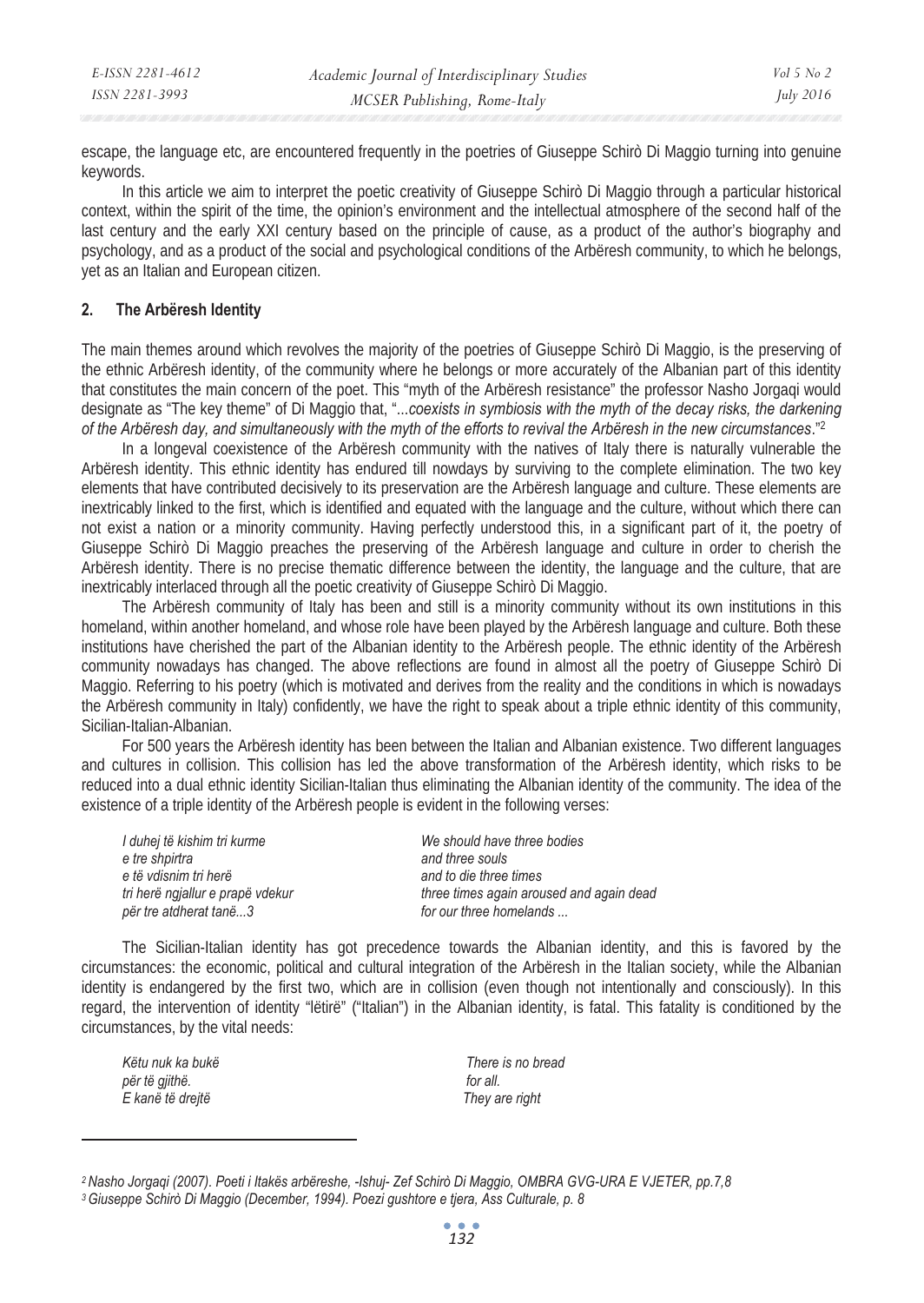*prindërit arbëreshë the Arbëresh parents që dolën e gjetën who went and found punë larg Horës, job away from Hora, gjuhën e bukës the language of bread me të folmen arbëreshe, with the Arbëresh dialect, e folmja arbëreshe and Arbëresh speech është ves i paarsyeshëm, is irrational habit, e si i tillë s'të hap as such it does not open*  derën e prodhimit.4 the production door.

*kur u urdhërojnë bijve where are ordered the children sepse ti nuk fiton bukë because you do not earn food* 

In his poetries, Giuseppe Schirò Di Maggio has taken over the role of a capable and well focused psychologist! The psychological therapy, that the poet seeks to make to the Arbëresh with his entirety of the poetic creativity, intends to avoid the unification of the three spirits that characterize the Arbëresh, because if that happen, the loss of the Albanian identity would be inevitable!

*E* posa kemi tre shpirtra **As we have three souls** As we have three souls *shpëtimi për të ardhmen: manner for the future:*  duhet të mos njësohen there *shpirtrat spirits por të kujdesohet rritja but to care about the increase e dalluar e ndarë distinguished, separated për sa t'jetë e mundshme....5 as much as possible....* 

mund të propozohet një mënyrë **there may be proposed a salvation** *mund të proposed a salvation* 

The poetry of Giuseppe Schirò Di Maggio, although in its majority is dedicated to the Albanian identity of the Arbëresh, does not deny the other identities. In fact, in the poetries of the writer can not be blamed the domestic Italian language and culture, which are wonderful, and their values are indisputable, but the Arbëresh people who besides the local language and culture do not attempt to preserve even the Albanian language and culture of the Arbëresh ancestors.

While on his poetries is strongly felt the Albanian identity, on the rest -concerning the Sicilian and Italian ones- is felt less (to the modern poetry writing manner) it comes in adverse outlook. The Albanian reader in the poetries of the writer Giuseppe Schirò Di Maggio considers as an enemy the interference of the "lëtirë" identity in the Albanian identity. The poet sees the emigration from the second homeland, the marriages outside the community, the globalization, the consumption society etc, as a threat to the Arbëresh for the loss of the Albanian identity. The poetry of Giuseppe Schirò Di Maggio is a warning in this regard.

Our Albanian criticism has not been dealing enough with the identity issues in the work of Giuseppe Schirò Di Maggio. We mean the Albanian identity to the Arbëresh, which coexists and survives between the Sicilian and Italian identities, we are speaking about the sensation that recently this Albanian identity of the Arbëresh is considered part of the whole Albanian that permeates the poetries and the last poetic books of the writer. In the recent years, the poetry of Giuseppe Schirò Di Maggio is not simply a poetry of "the island", isolated, but it appears as an Albanian poetry. Yet, his poetry takes universal values if we consider the fact that the risks towards the ethnic, linguistic and cultural Albanian identity of the Arbëresh community, threaten even the minority communities around the world. In his poetries, the call he makes to the Albanians to preserve their language and culture in order to have an ethnic Albanian identity, is a call made to all the minority communities and also to the nations in the context of the globalization that threatens the language, the culture and the identity of each state.

### **3. The Myth of the Arbëresh Language and Culture**

The poetic concern of this theme is one of the main writer's promoters. The romantic Arbëresh patriots were well aware that a nation can not exist without its language, the same did Giuseppe Schirò Di Maggio, from this point of view -a peculiar contemporary romantic- is convinced that the Albanian part of the Arbëresh can not be preserved without

 $\overline{a}$ 

*<sup>4</sup> Giuseppe Schirò Di Maggio (1981) Gjuha e bukës, Kopica dhe ndryshku, Rilindja, Prishtinë, p.83* 

*<sup>5</sup> See ibid. p.97*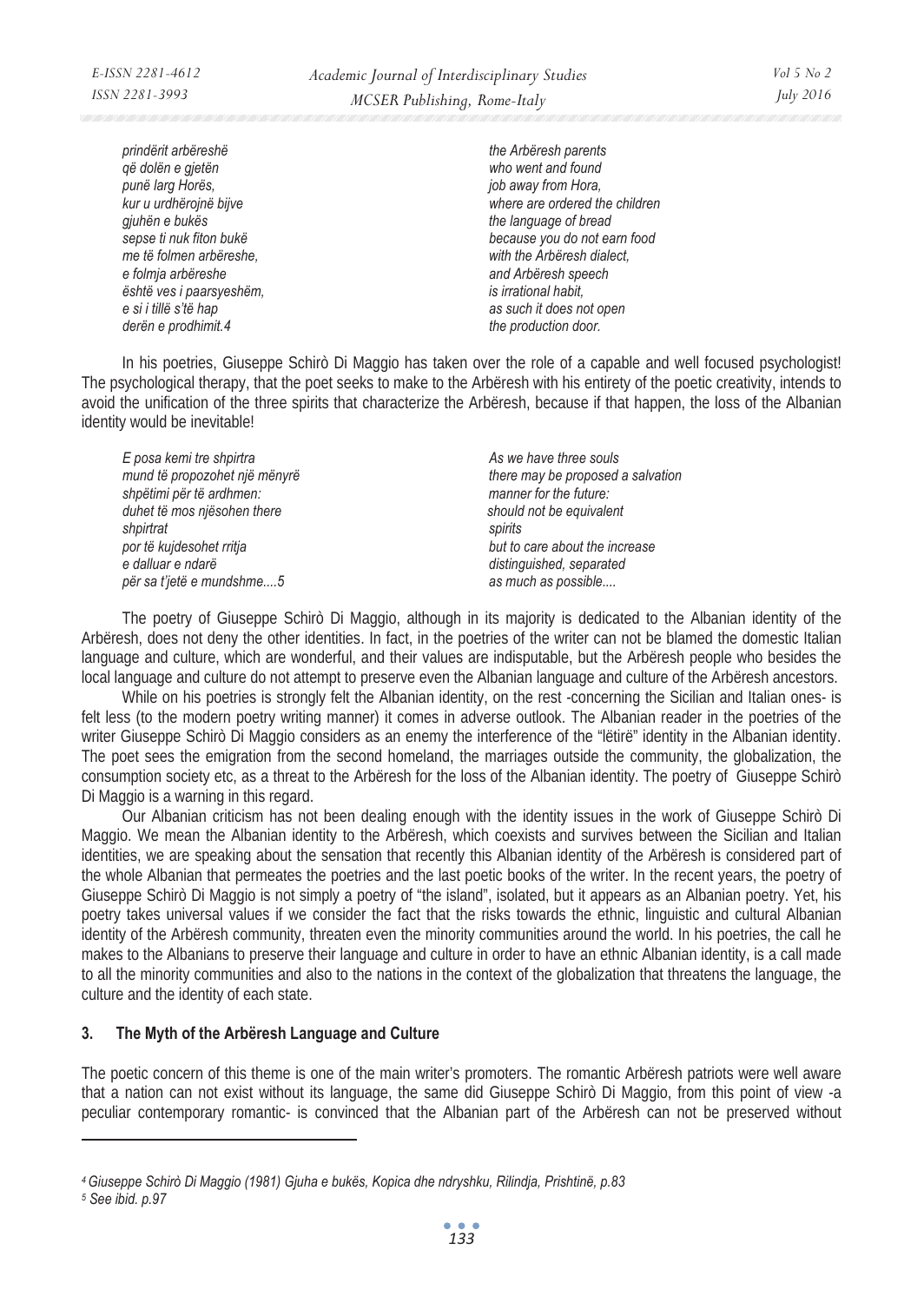|                              | E-ISSN 2281-4612 | Academic Journal of Interdisciplinary Studies | $Vol_5$ No 2     |
|------------------------------|------------------|-----------------------------------------------|------------------|
| MCSER Publishing, Rome-Italy | ISSN 2281-3993   |                                               | <i>July 2016</i> |

preserving the Albanian language. It is this motto that has led and still leads the writer, Zef Skirò Maxho, not only to his poetry, but also in his daily life activities. If there will be written the biography of the poet's linguistic contribution, it would result extremely rich, but we will suffice mentioning a peak moment which is his collaboration with "Mondo Albanese" ("Albanian world").

The poetry books where Giuseppe Schirò Di Maggio treats the problem of the Arbëresh language, are several. Amongst them we are mentioning "Kopica dhe ndryshku" ("The moth and the rust"), "Sunata" ("The sonata"), "Më parë se të ngryset" ("Just before the dark"), etc. This type of thematic poetry is an awareness on what is happening, an awareness on the risk towards the Arbëresh language, a call for its preservation.

In the preamble of the "Kopica dhe ndryshku" book's author, is referred that the content of these poetries is a remark addressed to the Arbëresh on their disguised indifference in preserving the ethnic Arbëresh identity. In the following verses the author explodes in an open and clear call directed to the Arbëresh to preserve their own language, which he calls a "treasure", that identifies his Arbëresh being. The risk comes from the Italian culture, whose contact is inevitable, and also by the oblivion of "the Arbëresh personality".

| More Arbëresh në qiysmë qjumë           | You Arbëresh half asleep         |  |
|-----------------------------------------|----------------------------------|--|
| kopica e ndryshku                       | the moth and the rust            |  |
| të hanë thesarin                        | eat your treasure                |  |
| kopica e ndryshku                       | the moth and the rust            |  |
| të qrijnë të folmen                     | mince your dialect               |  |
| kopica e ndryshku                       | the moth and the rust            |  |
| të shtrëmbërojnë identitetin!           | distort your identity!           |  |
| Kopica e ndryshku:                      | The moth and the rust:           |  |
| pushteti i kulturës së huaj             | the power of the foreign culture |  |
| pushteti i fjalëve të huaja             | the power of the foreign words   |  |
| pushteti i harresës                     | the power of forgetfulness       |  |
| së personalitetit arbëresh <sup>6</sup> | of Arbëresh's personality        |  |

The Italian existence with the language, the culture and the involvement of the Arbëresh in various life aspects, have left consequences to the Arbëresh over the years and nowadays the risk becomes greater and more indistinguishable than ever, because the Arbëresh heritage is being eroded inside and outside, by the moth and the rust, from the consumption society. The poet sympathizes with the Arbëresh, because the language of the nation they are living integrates in various life aspects and this is a necessity. Through the Arbëresh language is not earned the living, but "*The man is fed only with food*?" writes with irony the poet!

*nevojë buke food need*  dyert ua hapën dialekteve **opened the doors to the Italian**<br> *dialects that deep dialects that deep* të thella e ndikime të pandregshme *lanë në gjuhën tonë; left in our language;*  pastaj kultura lëtire<sup>7</sup> then Italian culture **then Italian culture**  $t$ ag mendimet na *i* pushtoi... **but in the solution of the solution of so captured our thoughts ...** sa ditaditës humbëm **And day by day lost And day by day lost And day by day lost** *shumicën e most of fjalëve tona. our words. Por sot But today më i madhi rrezik gjarpëron wanders the greatest risk i* hollë pa zhurmë slender silently *me hapa të mëndafshtë by silky steps të hyn te shtëpia enters your house të vjen në mendje comes to your mind të shket ndër fjalët floats among your words vetiu: spontaneously: konsumi! 8 consumption!* 

 $\overline{a}$ 

*dialects that deep*<br>*traces and irremediable impacts* 

*<sup>6</sup> Giuseppe Schirò Di Maggio (1981). Kopica dhe ndryshku, Palermo, author's manuscript, p.1 7 Italian*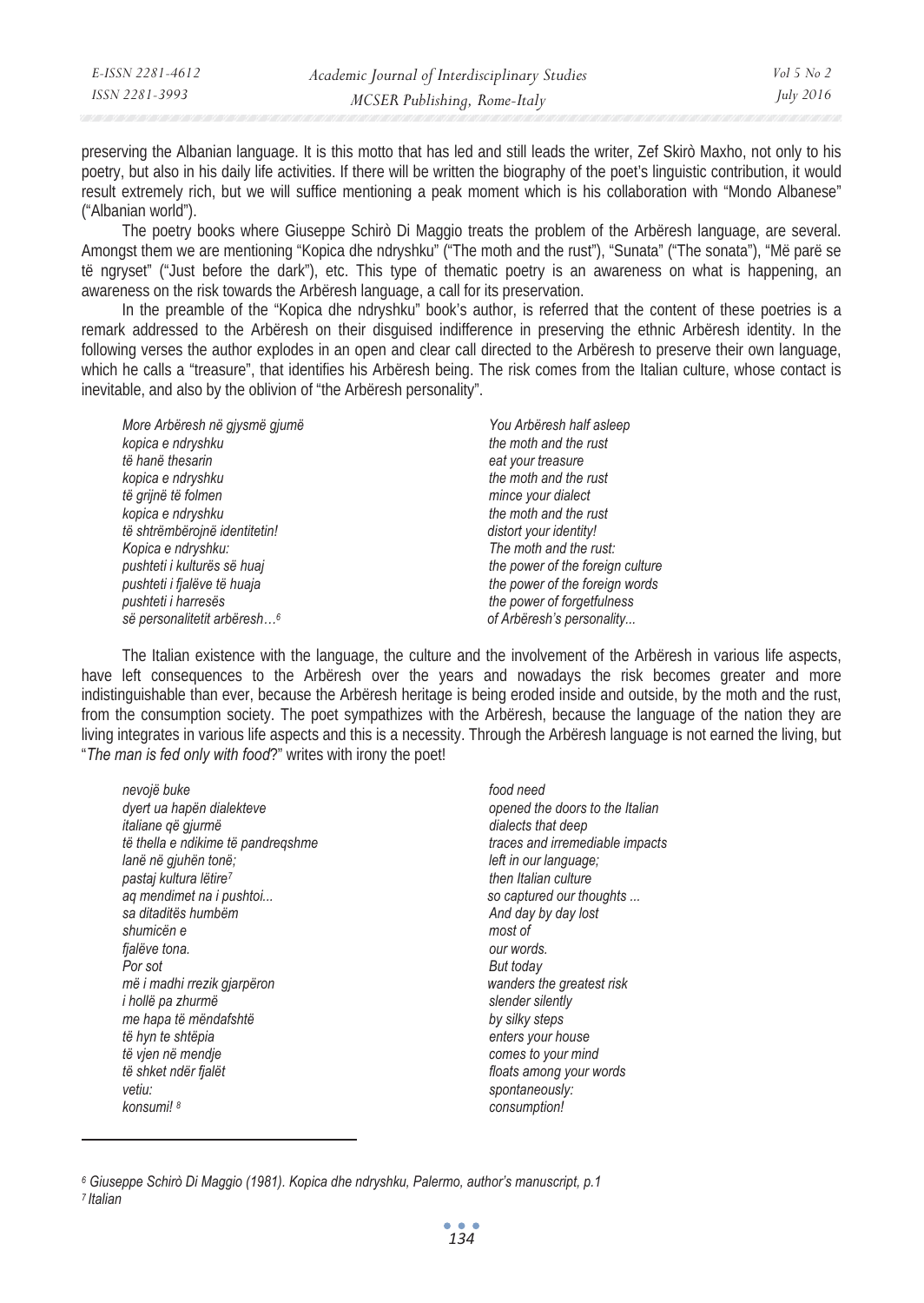| E-ISSN 2281-4612 | Academic Journal of Interdisciplinary Studies | $Vol_5$ No 2     |
|------------------|-----------------------------------------------|------------------|
| ISSN 2281-3993   | MCSER Publishing, Rome-Italy                  | <i>July 2016</i> |

Although the poet clearly identifies in his creativity the risks towards the Arbëresh language and culture, the issues are bigger and more complicated, and the solution becomes even more difficult. Nowadays, to all these are added and joined also the way of society organization, the mentality and reality of consumption, the domination of technology, the always increasing dependence from the biggest centers, and this risk becomes even greater in the context of globalization and modernization of the society. For reasons of obvious evidencing in the poetries of the Arbëresh writer, all the above mentioned risks, which threaten the Arbëresh existence Anton Nikë Berisha calls the poetry of Skirò Di Zef Maxho "*expression of the awareness*", poetry that "*...articulates the concerns, the sorrow and the protest of the author on*  various phenomena associated with this world; from one side the necessity to continue the spiritual revival, and on the *other hand, the exposing of the consequences towards the impact of the consumption society ...*''*<sup>9</sup>*

Globalization is a chain of processes concerning changes in the economic, political and cultural aspects of the world's countries, which undoubtedly has affected even Italy, including the Arbëresh. In these modern times, the western culture and the Italian in particular, using the strong means of media, has launched an extensive onset against other cultures, including minorities -in our case even the Arbëresh culture- without taking into consideration the fundamental values of their culture. For this reason, the countries which strive to preserve their cultural values, the acquaintance with the consequences and impact of the globalization process has become a very important challenge. This challenge is also evident in the poetry of Giuseppe Schirò Di Maggio.

#### **4. Conclusions**

The poetry of Giuseppe Schirò Di Maggio, one of the most distinguishable personalities of modern times in the field of Albanian literature, is a path that provides the Arbëresh world recognition from different perspectives, focusing especially on highlighting its Arbëresh being and identity preservation, as well as on the risks that threaten it.

In the context of Arbëresh community to which he belongs, we can say that Giuseppe Schirò Di Maggio is a poet with clear targets and leader of contemporary Arbëresh world through his ideals.

The epic and lyric poetry of Giuseppe Schirò Di Maggio brings a great thematic variety demonstrating the deep psychological recognition of the Arbëresh community. The theme of epic poetry which belongs to the early poetical creativity, is reversed, detailed and expanded in the lyric poetry with a high artistic sensitivity which captures the Arbëresh life in its entirety and represents it with a rich figuration, emphasized by humor, irony, grotesque and absurd of the modern times where is involved even the Arbëresh community.

The themes of the poetries of Giuseppe Schirò Di Maggio convey to us his way of perceiving the reality. He sees the world through these themes, interpretes it through them, and only through them he can describe it. The themes treated by the poet are deeply related to himself, and he knows very well how to orientate, because he has experienced and meditated on them pretty well. The educated and careful reader, can easily recognize the characteristic pen of this author and through reading the author's work, the reader finds his world. Although the pessimism is apparent in some poetries, in the entirety poetries of the Arbëresh poet, dominates the optimism about the preservation of the Albanian identity despite the numerous risks threatening it. The symbol of identity preservation and that of the Arbëresh-Albanian language in the poetry of Giuseppe Schirò Di Maggio is undoubtedly the village, and in his poetries are also present the estimations done to him on this motive. Nevertheless, the poet requires something more, he requires the unification of the Arbëresh language with the standard Albanian language, certainly without losing its unique character. This is a romantic ideal, pecularity of his predecessors as well.

The daily Arbëresh reality is shown through the poetry, as a special linguistic structure which simultaneously enters and becomes part of the artistic resource and collective memory of the Arbëresh world, and is also an artistic reality constituting the subjective and individual creativity of Giuseppe Schirò Di Maggio.

#### **References**

 $\overline{a}$ 

Anton Nikë Berisha (2000). Mbi letërsinë e arbëreshëve të Italisë, Tiranë. Anton Nikë Berisha (2008). Interpretime të letërsisë së arbëreshëve të Italisë, Cosenza, Italy. Luiggi Pellegrini Editore. Giuseppe Schirò Di Maggio (1974). Nëpër udhat e parrajsit shqipëtarë dhe t'arbëreshë - Viaggio nel Paradiso Albanese. Giuseppe Schirò Di Maggio (1977/79). Fatosat - Trimat e rinj arbëreshë apo arsyeja e gjëravet, Settimo Torinese.

*8 Giuseppe Schirò Di Maggio (1981). Kopica dhe ndryshku, Palermo, author's manuscript, p.1* 

*9 Anton Nikë Berisha (2008). Interpretime të letërsisë së arbëreshëve të Italisë, Cosenza, Italy. Luiggi Pellegrini Editor*